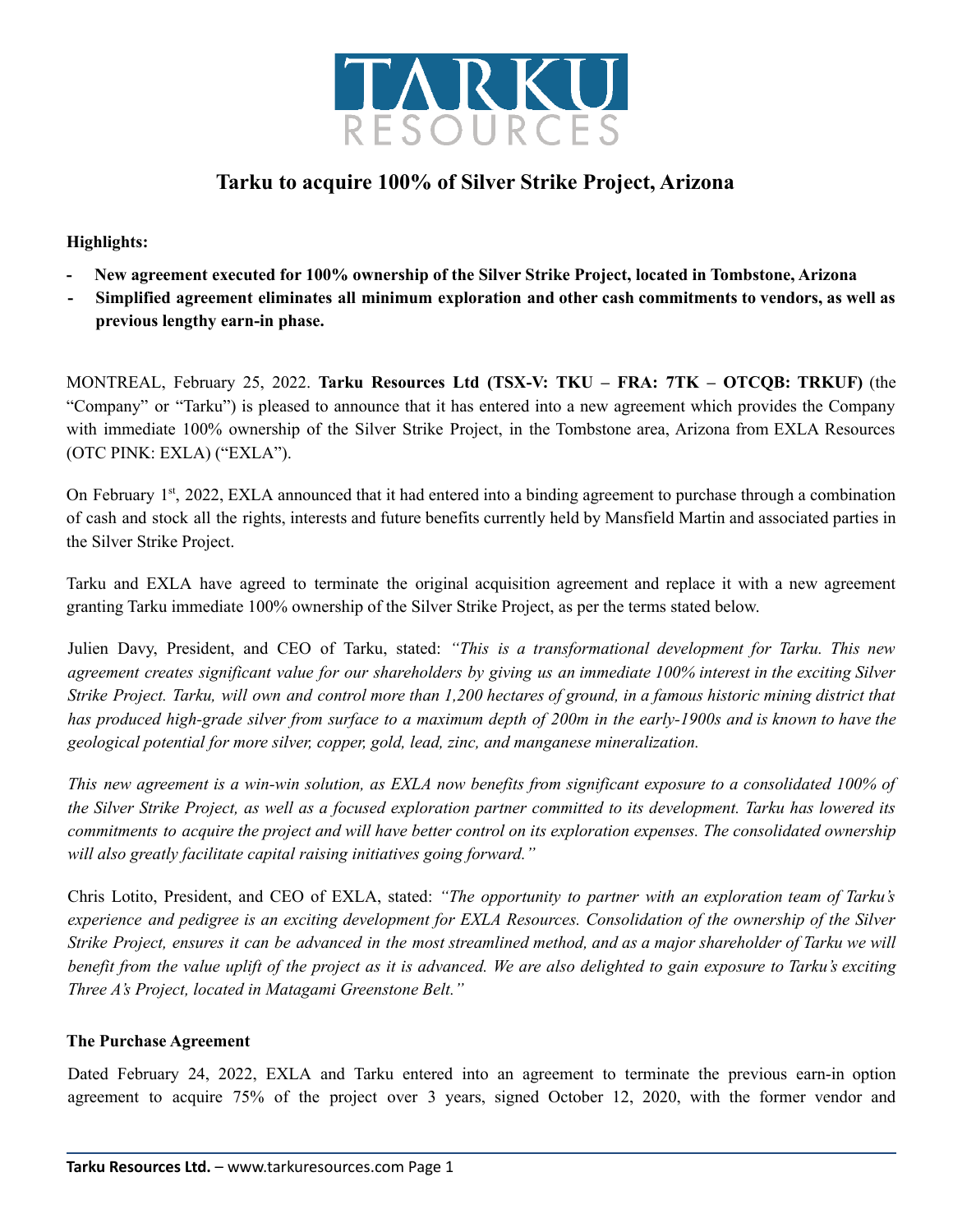simultaneously entered into a new purchase agreement, allowing Tarku to acquire 100% of the 140 mining titles in Tombstone that is now held by EXLA in return for consideration of:

- 7,000,000 Tarku' Shares (the "First Tranche Shares") issue to EXLA, which will give EXLA a 9.65% interest in Tarku and
- Delivering to EXLA debentures being comprised of an aggregate five hundred thousand Canadian dollars (CAD\$500,000) principal amount of a six percent (6%) convertible unsecured subordinated debenture due in 60 months (5 years). Each debenture is convertible at a price of CAD\$0.10 (collectively the "Second Tranche Shares");
- Granting EXLA a first right of refusal (ROFR) allowing EXLA the right to maintain its ownership position by participating in subsequent Tarku financings;
- Award EXLA a two percent (2%) NSR on the Property, one percent (1%) of which could be repurchased by Tarku for one million US dollars (USD\$1,000,000).

# **About the Silver Strike Project**

Tarku's Silver Strike Project is located in Cochise County, Arizona, in the famous Tombstone Mining District, one of the earliest silver mining areas in the western United States where production started from numerous silver mines in 1877. Despite the attractive quantity of silver found in the district, low metal prices of the 1915's (below 1 USD/oz), a financial panic, the removal of the United States currency from the silver standard (since the 1900s), as well as the technical inability to deal with underground waters, caused this area to be overlooked.

The area is rich in silver and other base metals and yet has never been explored in modern times with a "big picture" view and utilizing a thorough systematic approach. More than 95% of historic production is from less than 200 meters from surface and is primarily from oxide ore minerals. Discovery potential is remains significant.

The 2021 drill program at Silver Strike has revealed in addition to silver, the presence of high grades of gold, lead, and zinc suggesting similarities in terms of geological context to the nearby Hermosa project which in 2018 was purchased by South32 for US\$1.8 billion.

In 2022, Tarku's program will focus on project advancement, and new discoveries by conducting geophysical, geochemical and a minimum of 5,000-meter drilling focusing on surface to 400 meters depth along the Lucky Cuss and the Ground Hog Trend.

## **Qualified persons**

Julien Davy, P.Geo., M.Sc, MBA, President and Chief Executive Officer of Tarku, the qualified person under National Instrument 43-101 Standards of Disclosure for Mineral Projects, prepared, supervised and approved the technical information in this news release.

## **About Tarku Resources Ltd. (TSX.V: TKU - FRA: 7TK – OTCBQ: TRKUF)**

Tarku is an exploration company focused on new discoveries in favourable mining jurisdictions such as Quebec and Arizona. In Quebec, Tarku owns 100% of the "**Three A**'s" exploration projects, (Apollo, Admiral and Atlas Projects), in the Matagami Greenstone Belt, which has been interpreted by management as the eastern extension of the Detour Belt, and which has seen recent exploration successes by Midland Exploration Inc., Wallbridge Mining Company Ltd., Probe Metals Inc. In Arizona, in the Tombstone District, Tarku owns 100% of 29 km<sup>2</sup> in the Silver Strike Project